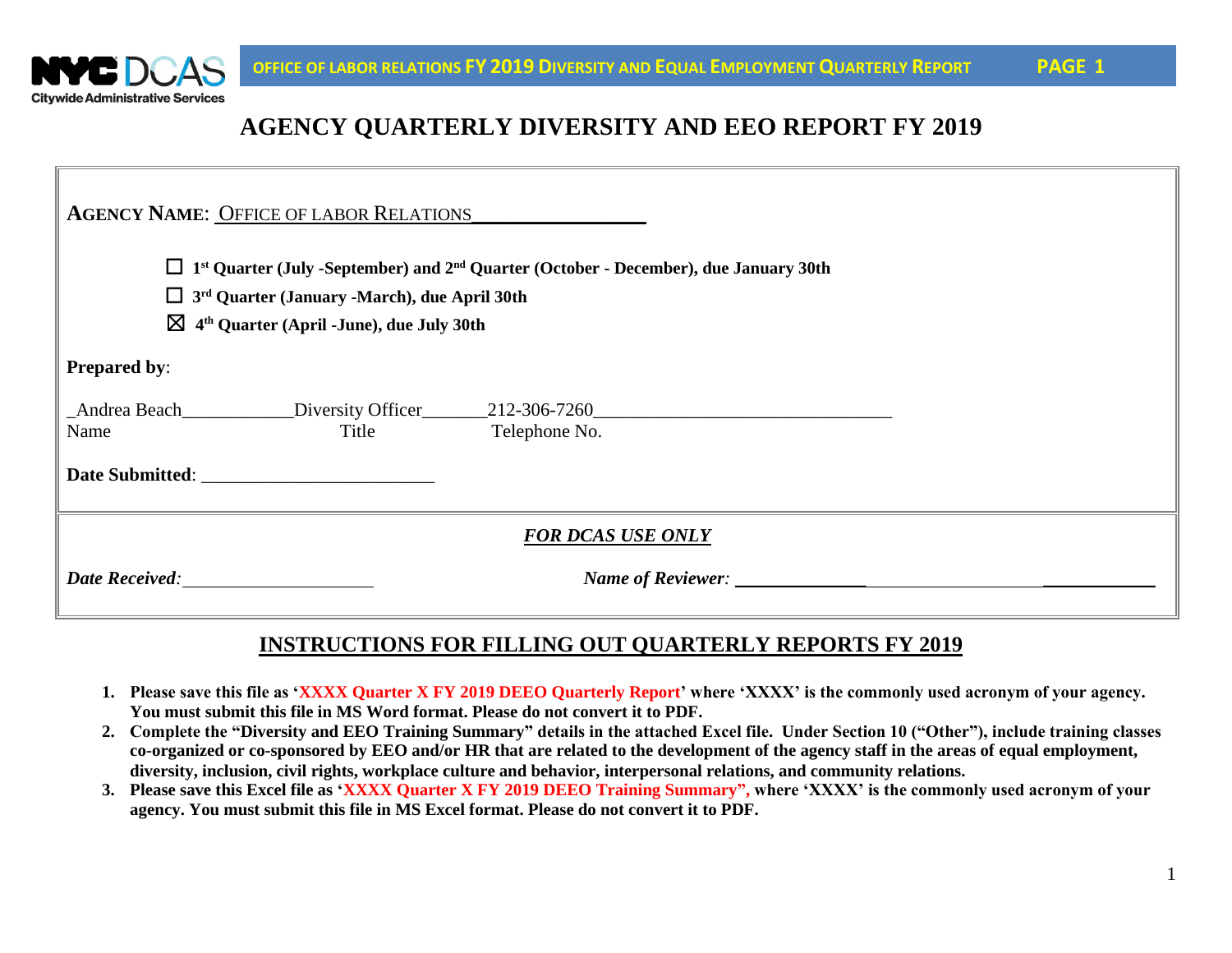

## **PART I: NARRATIVE SUMMARY**

### **I. COMMITMENT AND ACCOUNTABILITY STATEMENT BY THE AGENCY HEAD**

**Distributed to all agency employees?**  $\boxtimes$  **Yes, On (Date): 2/18/19**  $\Box$  **No** 

### **II. RECOGNITION AND ACCOMPLISHMENTS**

**The agency recognized employees, supervisors, managers, and units demonstrating superior accomplishment in diversity and equal employment opportunity through the following:**

☐ **Diversity & EEO Awards** ☐ **Public Notices** ☐ **Diversity and EEO Appreciation Events** ☐ **Positive Comments in Performance Appraisals** ☐ **Other (please specify): \_\_\_\_\_\_\_\_\_\_\_\_\_\_\_\_\_\_\_\_\_\_\_\_\_\_\_\_\_\_\_\_\_\_\_\_\_\_\_\_\_\_\_**

### **III. WORKFORCE REVIEW AND ANALYSIS**

**1. Agency reminded employees to update self-ID information regarding race/ethnicity, gender, and veteran status.**  $\boxtimes$  **Yes, On (Date):** 1/31/19  $\Box$  **No** 

**The agency informed employees that the revised self-ID form now includes new race categories.**  $\boxtimes$  Yes, On (Date):  $1/31/19$   $\Box$  No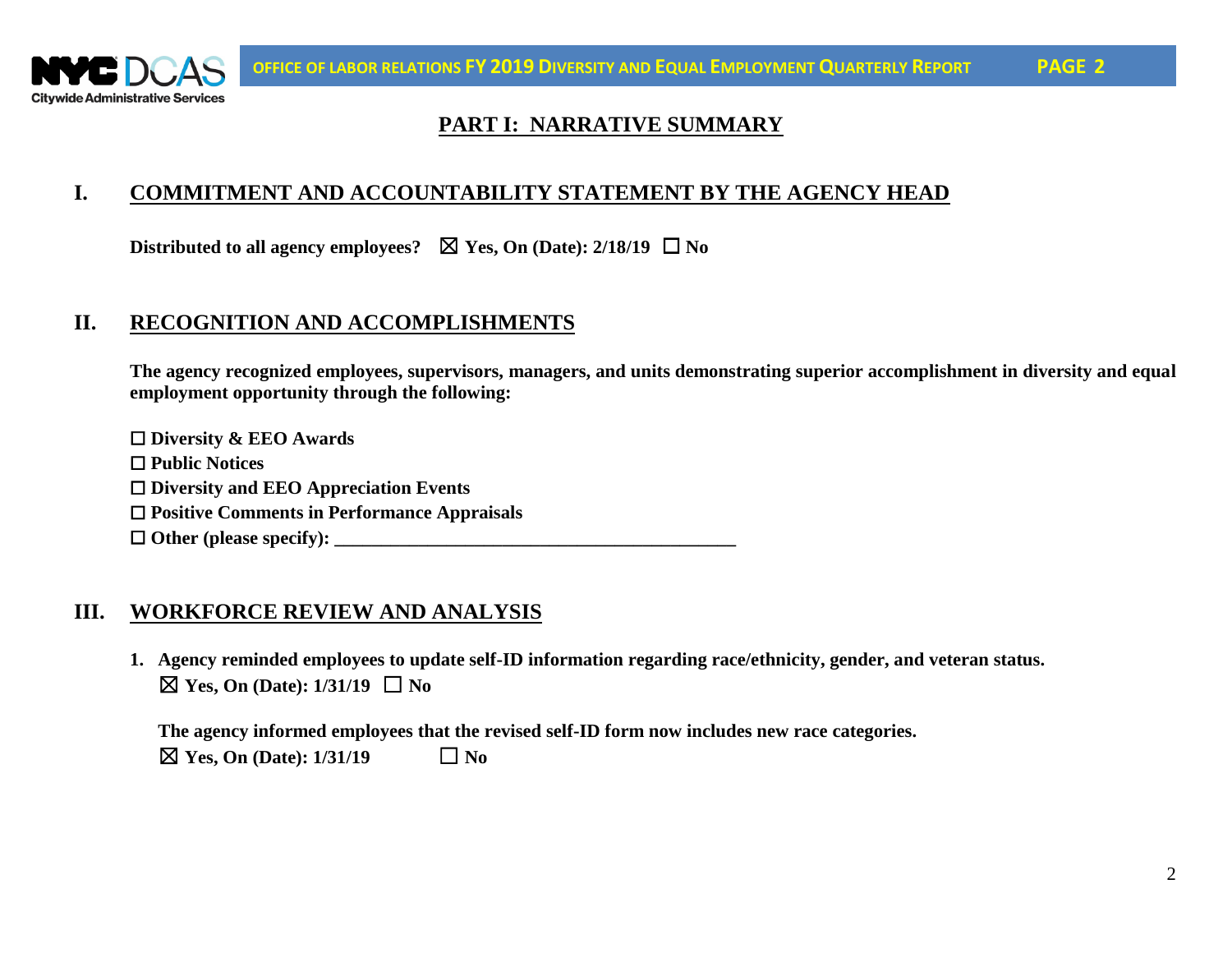

**2. The agency conducted a review of the dashboard sent to the EEO Officer with demographic data and trends, including workforce composition by job title, job group, race/ethnicity and gender; new hires, promotions and separation data; and utilization analysis.**  ☒ **Yes, On (Date): \_\_\_\_\_\_\_\_\_\_\_\_\_\_\_\_** ☐ **No**

**The review was conducted together with:** ☒ **Human Resources** ☐ **General Counsel**

☐ **Agency Head** ☐ **Other \_\_\_\_\_\_\_\_\_\_\_\_**

## **IV. EEO, DIVERSITY, INCLUSION, AND EQUITY INITIATIVES FOR FY 2019**

**Please describe your progress this quarter in implementing the primary goals in Section IV of your Agency Diversity and EEO Plan for FY 2019 - Proactive Strategies to Enhance Diversity, EEO and Inclusion:**

#### **A. WORKFORCE:**

| Please list the <b>Workforce Goal(s)</b><br>included in Section IV: Proactive<br>Strategies to Enhance Diversity, EEO<br>and Inclusion, which you set/declared in<br>your FY 2019 Diversity and EEO Plan<br>(e.g., underutilization, workforce)<br>planning, succession planning and<br>diverse applicant pool, among others): | Please describe the steps that your agency has<br>taken to meet the <b>Workforce Goal(s)</b><br>set/declared in your plan.<br>Include steps that were taken or considered to build<br>$\circ$<br>an inclusive and sustainable pipeline for your<br>agency across all levels. | <b>Status Update</b>                                                                                                                            |
|--------------------------------------------------------------------------------------------------------------------------------------------------------------------------------------------------------------------------------------------------------------------------------------------------------------------------------|------------------------------------------------------------------------------------------------------------------------------------------------------------------------------------------------------------------------------------------------------------------------------|-------------------------------------------------------------------------------------------------------------------------------------------------|
| The Office of Labor Relations provides<br>resources, staffing and support to ensure<br>implementation of it diversity and<br>inclusion strategy.                                                                                                                                                                               | Using the quarterly workforce dashboard and<br>identifying<br>specific job<br>where<br>groups<br>underutilization exists to guide recruitment efforts                                                                                                                        | $\Box$ Planned<br>$\Box$ Deferred<br>$\Box$ Not started<br>$\Box$ Delayed<br>$\boxtimes$ Ongoing<br>$\Box$ Completed<br>Other - please describe |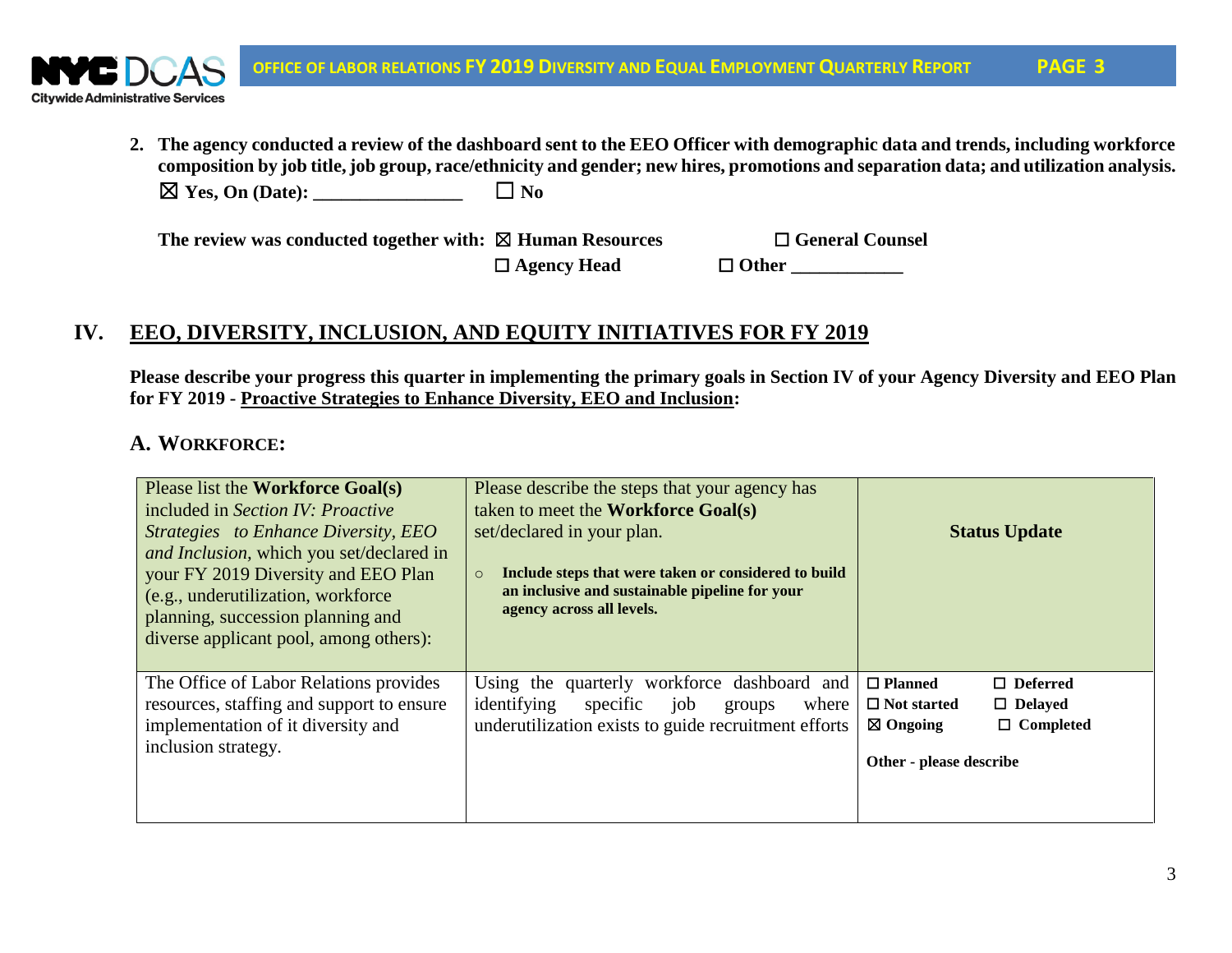

|                                                                  | Encourage agency employees to take promotional<br>civil service examinations by sending emails with<br>exam posting; providing link to specific DCAS<br>and posting schedules and<br>exams<br>exam<br>announcements on the agency intranet | $\Box$ Planned<br>$\Box$ Not started<br>$\boxtimes$ Ongoing<br>Other - please describe | $\Box$ Deferred<br>$\Box$ Delayed<br>$\Box$ Completed |
|------------------------------------------------------------------|--------------------------------------------------------------------------------------------------------------------------------------------------------------------------------------------------------------------------------------------|----------------------------------------------------------------------------------------|-------------------------------------------------------|
|                                                                  | Institute coaching and cross training programs                                                                                                                                                                                             | $\Box$ Planned<br>$\Box$ Not started                                                   | $\Box$ Deferred<br>$\Box$ Delayed                     |
|                                                                  |                                                                                                                                                                                                                                            | $\boxtimes$ Ongoing                                                                    | $\Box$ Completed                                      |
|                                                                  |                                                                                                                                                                                                                                            | Other - please describe                                                                |                                                       |
| Job Groups where underutilization exists in the current quarter. | Describe steps that were taken or considered to address underutilization identified through quarterly workforce reports. Please list                                                                                                       |                                                                                        |                                                       |
|                                                                  |                                                                                                                                                                                                                                            |                                                                                        |                                                       |

### **B. WORKPLACE:**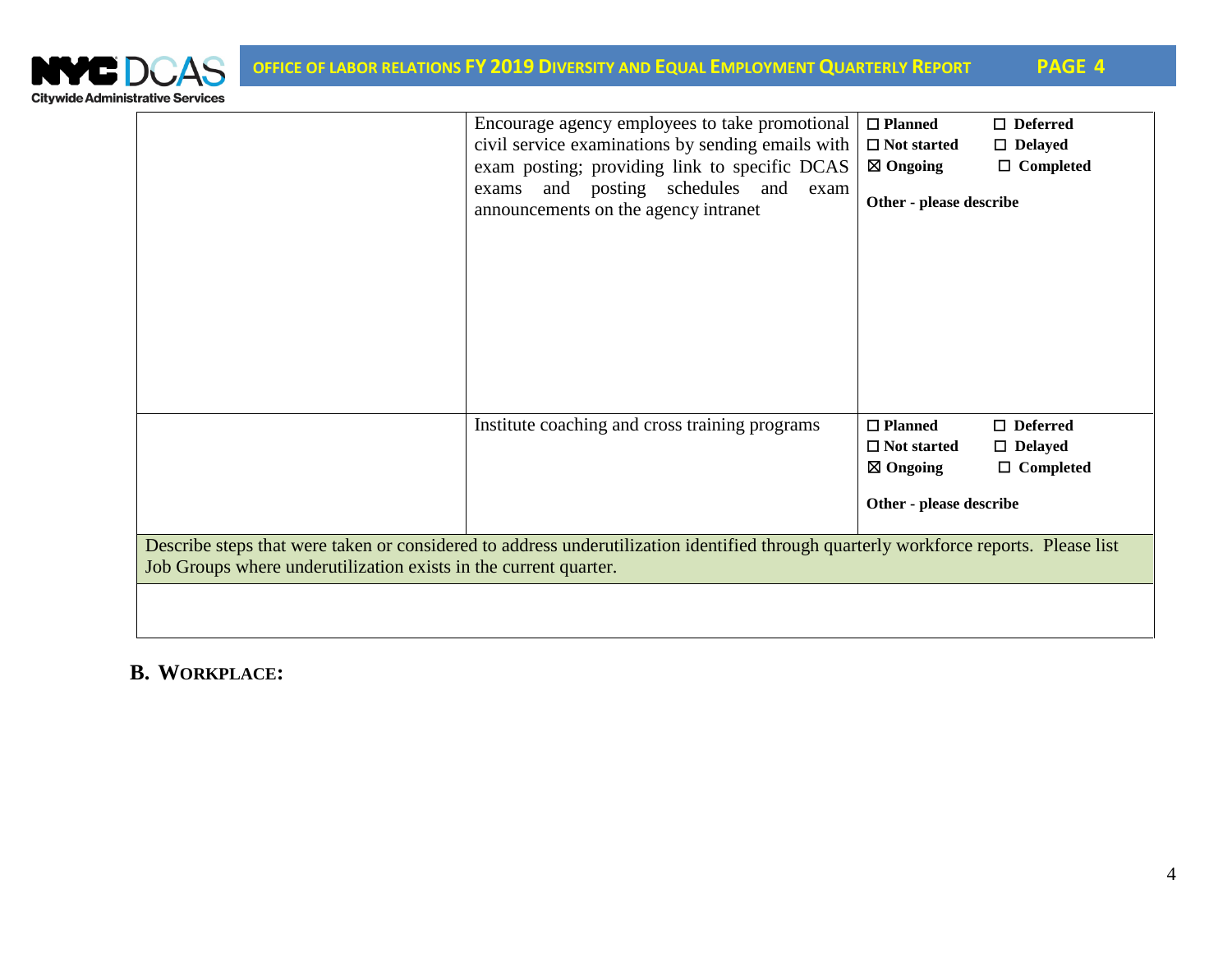

| Please list the <b>Workplace Goal(s)</b> included in<br>Section IV: Proactive Strategies to Enhance<br>Diversity, EEO and Inclusion, which you<br>set/declared in your FY 2019 Diversity and EEO<br>Plan (e.g., job satisfaction/engagement surveys,<br>exit interviews/surveys, and onboarding surveys): | Please describe the steps that your agency has<br>taken to meet the Workplace Goal(s)<br>set/declared in your plan.<br>Include steps that were taken or considered to<br>$\circ$<br>create an inclusive work environment that values<br>differences that each of your unique employees<br>brings to work, and to maintain focus on retaining<br>talent across all levels. | <b>Status Update</b>    |                  |
|-----------------------------------------------------------------------------------------------------------------------------------------------------------------------------------------------------------------------------------------------------------------------------------------------------------|---------------------------------------------------------------------------------------------------------------------------------------------------------------------------------------------------------------------------------------------------------------------------------------------------------------------------------------------------------------------------|-------------------------|------------------|
| To ensure that City of New York employees of all                                                                                                                                                                                                                                                          | The agency will take initiatives to create an                                                                                                                                                                                                                                                                                                                             | $\Box$ Planned          | $\Box$ Deferred  |
| backgrounds can access the full array of                                                                                                                                                                                                                                                                  | environment<br>inclusive<br>work<br>that<br>values                                                                                                                                                                                                                                                                                                                        | $\Box$ Not started      | $\Box$ Delayed   |
| government services and programs provided by                                                                                                                                                                                                                                                              | differences, and to maintain focus on retaining                                                                                                                                                                                                                                                                                                                           | $\Box$ Ongoing          | $\Box$ Completed |
| Disseminate information<br>the<br>agency.<br>to<br>employees concerning their career paths in city<br>government.                                                                                                                                                                                         | talent across all levels                                                                                                                                                                                                                                                                                                                                                  | Other - please describe |                  |
|                                                                                                                                                                                                                                                                                                           |                                                                                                                                                                                                                                                                                                                                                                           | $\Box$ Planned          | $\Box$ Deferred  |
|                                                                                                                                                                                                                                                                                                           |                                                                                                                                                                                                                                                                                                                                                                           | $\Box$<br>Not started   | $\Box$ Delayed   |
|                                                                                                                                                                                                                                                                                                           |                                                                                                                                                                                                                                                                                                                                                                           | $\Box$ Ongoing          | $\Box$ Completed |
|                                                                                                                                                                                                                                                                                                           |                                                                                                                                                                                                                                                                                                                                                                           | Other - please describe |                  |
|                                                                                                                                                                                                                                                                                                           |                                                                                                                                                                                                                                                                                                                                                                           | $\Box$ Planned          | $\Box$ Deferred  |
|                                                                                                                                                                                                                                                                                                           |                                                                                                                                                                                                                                                                                                                                                                           | $\Box$ Not started      | $\Box$ Delayed   |
|                                                                                                                                                                                                                                                                                                           |                                                                                                                                                                                                                                                                                                                                                                           | $\Box$ Ongoing          | $\Box$ Completed |
|                                                                                                                                                                                                                                                                                                           |                                                                                                                                                                                                                                                                                                                                                                           | Other - please describe |                  |
|                                                                                                                                                                                                                                                                                                           | Please specify any other EEO-related activities during the quarter (e.g., postings, meetings, cultural programs promoting diversity,<br>newsletters/articles, etc.) and describe briefly the activities, including the dates when the activities occurred.                                                                                                                |                         |                  |
|                                                                                                                                                                                                                                                                                                           |                                                                                                                                                                                                                                                                                                                                                                           |                         |                  |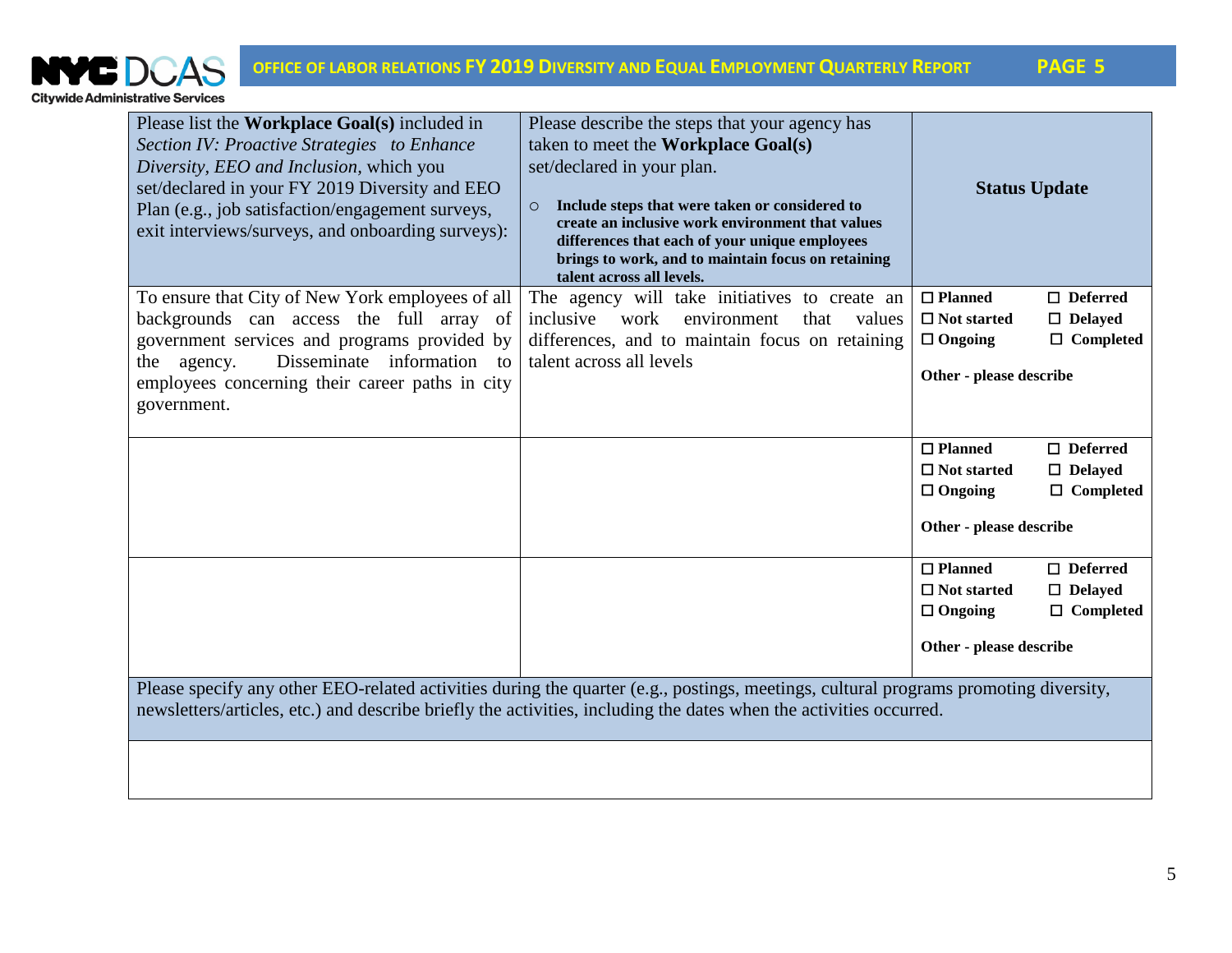

## **C. COMMUNITY:**

| Please list the <b>Community Goal(s)</b> included in<br>Section IV: Proactive Strategies to Enhance<br>Diversity, EEO and Inclusion, which you<br>set/declared in your FY 2019 Diversity and EEO<br>Plan (e.g., community outreach and engagement,<br>MWBE participation and customer satisfaction<br>surveys):                                                                                        | Please describe the steps that your agency has<br>taken to meet the <b>Community Goal(s)</b><br>set/declared in your plan.<br>Include steps that were taken or considered to<br>$\circ$<br>establish your agency as a leading service provider<br>to the citizens of New York City focused on<br>inclusion and cultural competency, while reflecting<br>the vast communities that are served. | <b>Status Update</b>                                                                   |                                                       |
|--------------------------------------------------------------------------------------------------------------------------------------------------------------------------------------------------------------------------------------------------------------------------------------------------------------------------------------------------------------------------------------------------------|-----------------------------------------------------------------------------------------------------------------------------------------------------------------------------------------------------------------------------------------------------------------------------------------------------------------------------------------------------------------------------------------------|----------------------------------------------------------------------------------------|-------------------------------------------------------|
| As an ongoing effort to provide informative and<br>excellent health benefits services to City of New<br>York retiree community, agency client service<br>representatives attend customer service training to<br>ensure that the agency is providing the services<br>needed<br>disseminating<br>comprehensive<br>and<br>information.<br>Agency WorkWell program provides wellness<br>services citywide. | Continue or plan to promote diversity and EEO<br>community outreach and government services, or<br>participation with minority and women owned<br>business enterprises (MWBEs).                                                                                                                                                                                                               | $\Box$ Planned<br>$\Box$ Not started<br>$\boxtimes$ Ongoing<br>Other - please describe | $\Box$ Deferred<br>$\Box$ Delayed<br>$\Box$ Completed |
|                                                                                                                                                                                                                                                                                                                                                                                                        |                                                                                                                                                                                                                                                                                                                                                                                               | $\Box$ Planned<br>$\Box$ Not started<br>$\Box$ Ongoing<br>Other - please describe      | $\Box$ Deferred<br>$\Box$ Delayed<br>$\Box$ Completed |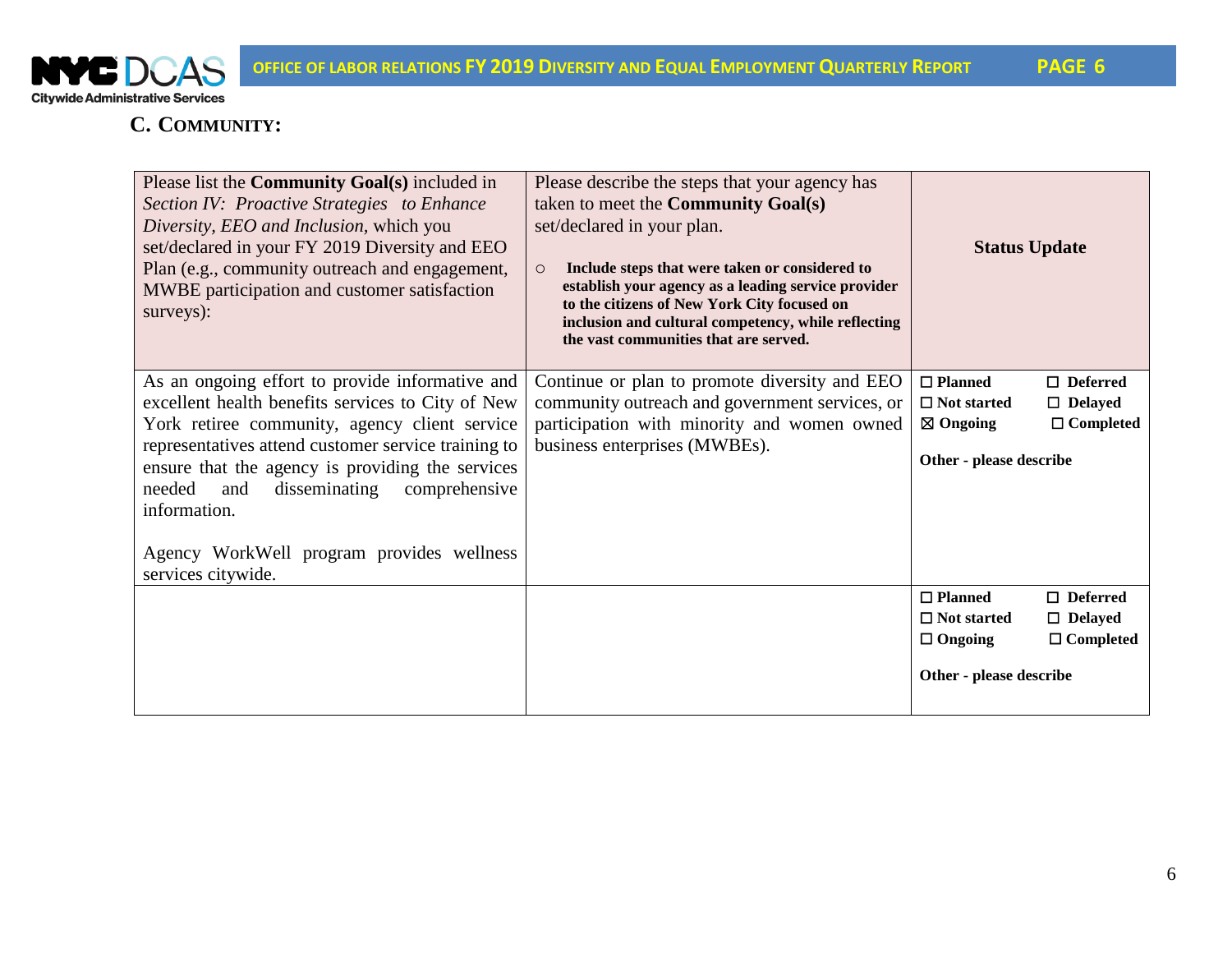**OFFICE OF LABOR RELATIONS FY 2019 DIVERSITY AND EQUAL EMPLOYMENT QUARTERLY REPORT PAGE 7**



|  | $\Box$ Planned          | $\Box$ Deferred  |
|--|-------------------------|------------------|
|  | $\Box$ Not started      | $\Box$ Delayed   |
|  | $\Box$ Ongoing          | $\Box$ Completed |
|  |                         |                  |
|  | Other - please describe |                  |
|  |                         |                  |

# **V. RECRUITMENT**

| Please list Recruitment Strategies and Initiatives which<br>you set/declared in your FY 2019 Diversity and EEO Plan<br>(e.g., targeted outreach and outreach, diversity recruitment,<br>social media presence, where jobs are posted, EEO and<br>APO collaboration, evaluation of best recruitment sources,<br>structured interview training and unconscious bias<br>training): | Please describe the steps that your<br>agency has taken to meet the<br><b>Recruitment Goal(s)</b> set/declared in<br>your plan. |                                                                                        | <b>Status Update</b>                                  |
|---------------------------------------------------------------------------------------------------------------------------------------------------------------------------------------------------------------------------------------------------------------------------------------------------------------------------------------------------------------------------------|---------------------------------------------------------------------------------------------------------------------------------|----------------------------------------------------------------------------------------|-------------------------------------------------------|
| Review policies, procedures, and practices related to<br>targeted outreach and recruitment. Post all vacancies on<br>NYC Careers.                                                                                                                                                                                                                                               | Job opening are posted on all bulletin<br>boards within the agency, LinkedIn<br>and NYC Careers.                                | $\Box$ Planned<br>$\Box$ Not started<br>$\boxtimes$ Ongoing<br>Other - please describe | $\Box$ Deferred<br>$\Box$ Delayed<br>$\Box$ Completed |
| Share job vacancy notices with the Mayor's Office for<br>People with Disabilities at nycatwork@mopd.nyc.gov                                                                                                                                                                                                                                                                     | Submit job vacancy notices to allow<br>a diverse<br>workforce<br>for<br>and<br>community.                                       | ⊠ Planned<br>$\Box$ Not started<br>$\Box$ Ongoing<br>Other - please describe           | $\Box$ Deferred<br>$\Box$ Delayed<br>$\Box$ Completed |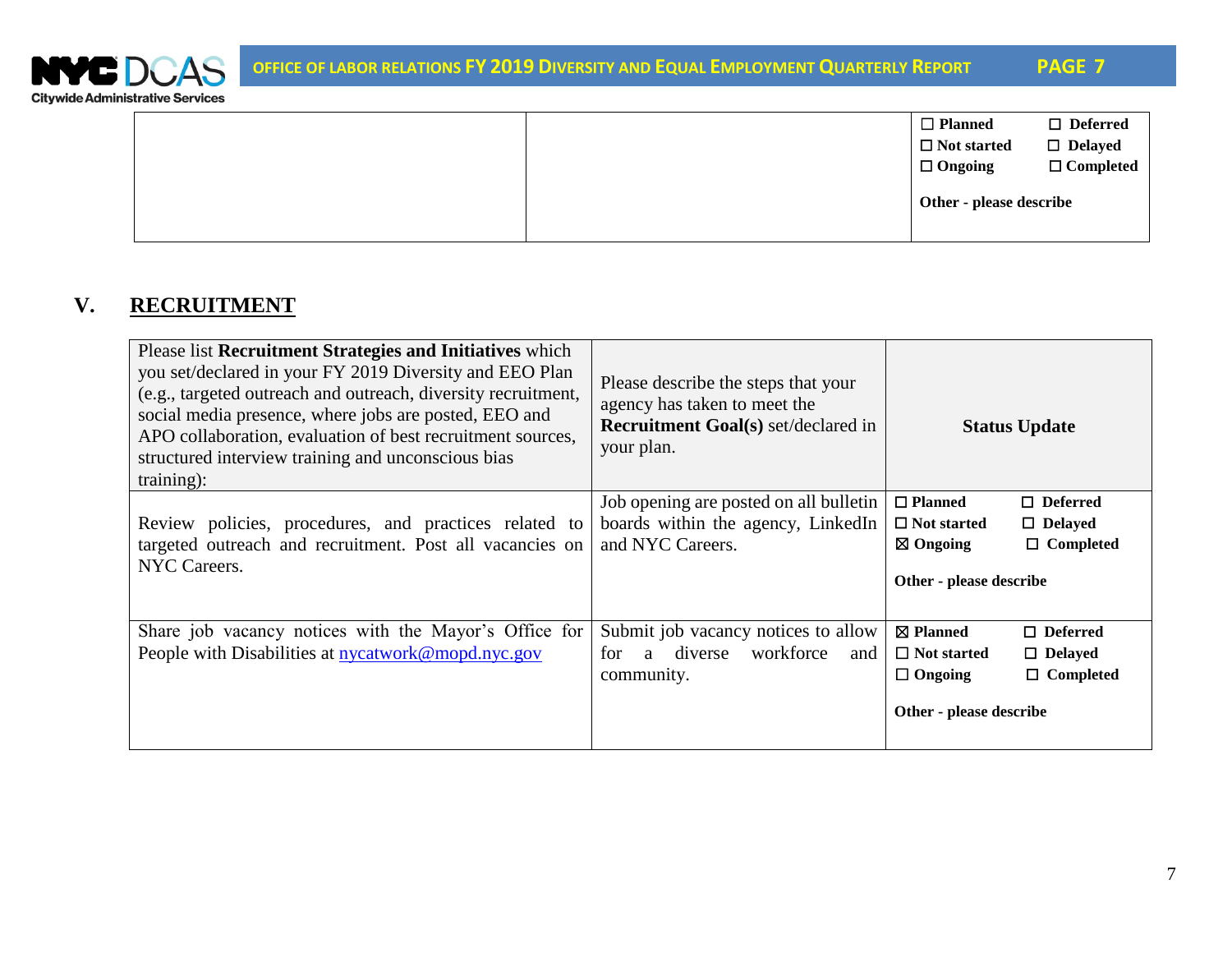**OFFICE OF LABOR RELATIONS FY 2019 DIVERSITY AND EQUAL EMPLOYMENT QUARTERLY REPORT PAGE 8**



| DCAS. |  | will attend to training offered by<br>$\boxtimes$ Not started<br>$\Box$ Ongoing | $\Box$ Delayed<br>$\Box$ Completed |
|-------|--|---------------------------------------------------------------------------------|------------------------------------|
|       |  | Other - please describe                                                         |                                    |

### **B. INTERNSHIPS/FELLOWSHIPS**

| <b>Type of</b>                       | <b>Total</b> | <b>Race/Ethnicity</b> [#s] | Gender [#s]             |
|--------------------------------------|--------------|----------------------------|-------------------------|
| Internship\Fellowship                |              |                            |                         |
| <b>Urban Fellows</b>                 |              | <b>Black</b>               | Male:<br>Female: 1      |
| <b>Public Service Corps</b><br>2.    |              |                            | Male:<br>Female: ____   |
| <b>Summer College Interns</b><br>3.  |              | White                      | Male: 1<br>Female: ____ |
| <b>Summer Graduate Interns</b><br>4. |              |                            | Male:<br>Female: ___    |
| 5. Other (specify):                  |              |                            | Male:<br>Female: ____   |

## **C. 55-A PROGRAM**

The agency uses the 55-a Program to hire and retain qualified individuals with disabilities.  $\boxtimes$  **Yes**  $\Box$  **No** 

**Currently, there are two 55-a participants. During this Quarter, a total of zero new applications for the program were received and zero participants left the program due to [state reasons] n/a.**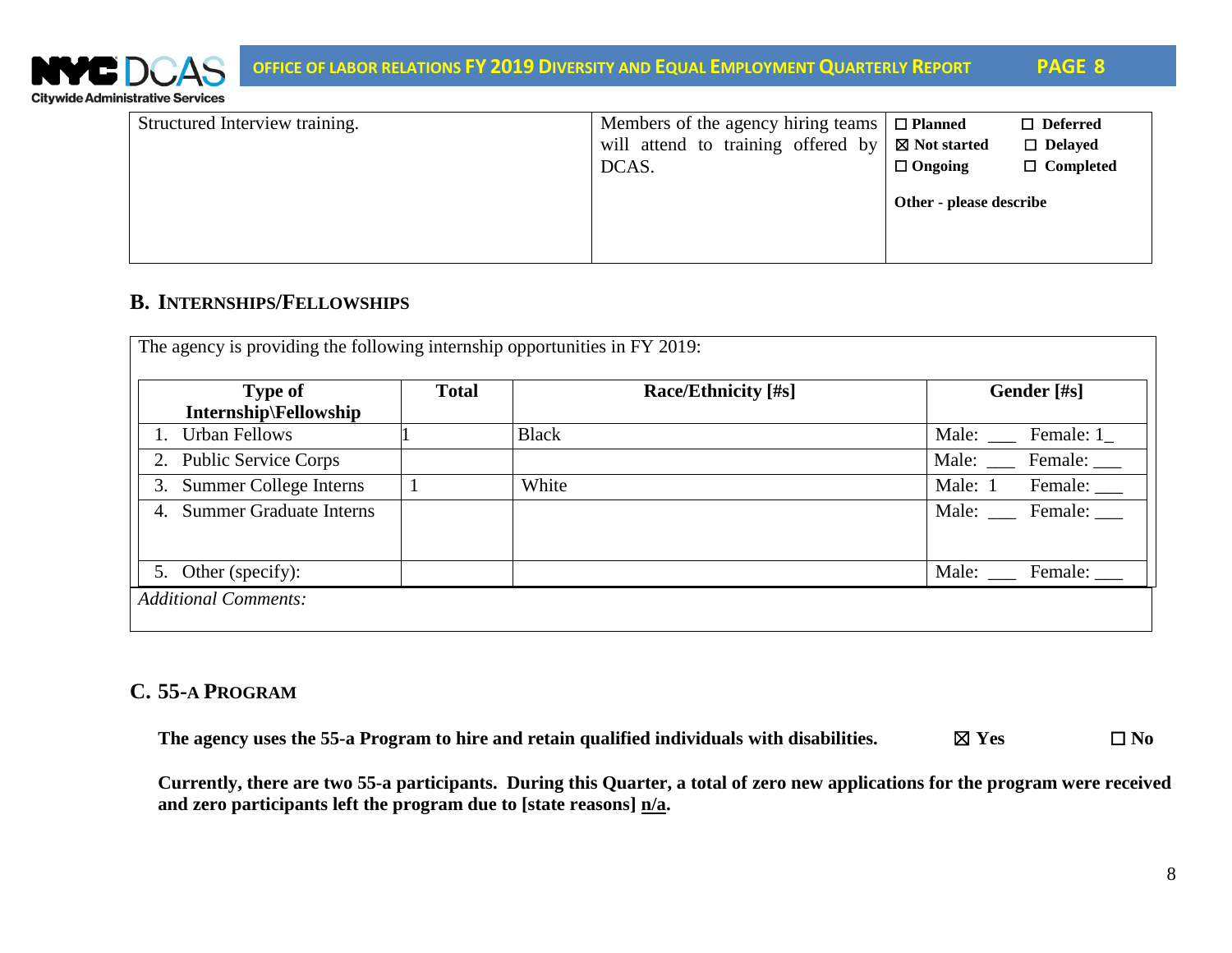

**The 55-a Coordinator has achieved the following goals:**

- **1.** Disseminated 55-a information through e-mail, training sessions, agency website and agency newsletter. ☒ **Yes** ☐ **No**
- **2. \_\_\_\_\_\_\_\_\_\_\_\_\_\_\_\_\_\_\_\_\_\_\_\_\_\_\_\_\_\_\_\_\_\_\_\_\_\_\_\_\_\_\_\_\_\_\_\_\_\_\_\_\_\_\_\_\_\_\_\_\_\_\_\_\_\_\_\_\_\_\_\_\_\_\_\_\_\_\_\_\_\_\_**
- **3. \_\_\_\_\_\_\_\_\_\_\_\_\_\_\_\_\_\_\_\_\_\_\_\_\_\_\_\_\_\_\_\_\_\_\_\_\_\_\_\_\_\_\_\_\_\_\_\_\_\_\_\_\_\_\_\_\_\_\_\_\_\_\_\_\_\_\_\_\_\_\_\_\_\_\_\_\_\_\_\_\_\_\_**

### **VI. SELECTION (HIRING AND PROMOTION)**

**Please review Section VI of your Annual Plan and describe your activities for this quarter below:**

| Please list additional <b>Selection</b><br><b>Strategies and Initiatives</b> which<br>you set/declared in your FY 2019<br>Diversity and EEO Plan (include<br>use of structured interview, EEO<br>or APO representatives observing<br>interviews, review of placements,<br>review of e-hire applicant data) | Please describe the steps that your agency has taken to<br>meet the Selection (Hiring and Promotion) Goal(s)<br>set/declared in your plan.                                                            |                                                | <b>Status Update</b>              |
|------------------------------------------------------------------------------------------------------------------------------------------------------------------------------------------------------------------------------------------------------------------------------------------------------------|-------------------------------------------------------------------------------------------------------------------------------------------------------------------------------------------------------|------------------------------------------------|-----------------------------------|
| Advising employees of<br>opportunities for promotion and                                                                                                                                                                                                                                                   | Promote awareness of opportunities for promotion and<br>transfer within the agency.                                                                                                                   | $\Box$ Planned<br>$\Box$ Not started           | $\Box$ Deferred<br>$\Box$ Delayed |
| career development                                                                                                                                                                                                                                                                                         | Publicly post announcements for all senior staff positions                                                                                                                                            | $\boxtimes$ Ongoing<br>Other - please describe | $\Box$ Completed                  |
| Reviewing the methods by which<br>candidates are selected for new                                                                                                                                                                                                                                          | Ensure that hiring managers are trained in structured<br>interviewing techniques to avoid unintentional biases in the                                                                                 | ⊠ Planned<br>$\Box$ Not started                | $\Box$ Deferred<br>$\Box$ Delayed |
| hiring and promotion                                                                                                                                                                                                                                                                                       | hiring process.                                                                                                                                                                                       | $\Box$ Ongoing                                 | $\Box$ Completed                  |
|                                                                                                                                                                                                                                                                                                            | Use a collaborative effort between EEO, HR and managers<br>where necessary, develop action plans to eliminate<br>identified barriers.<br>Use a diverse panel of interviewers to conduct the interview | Other - please describe                        |                                   |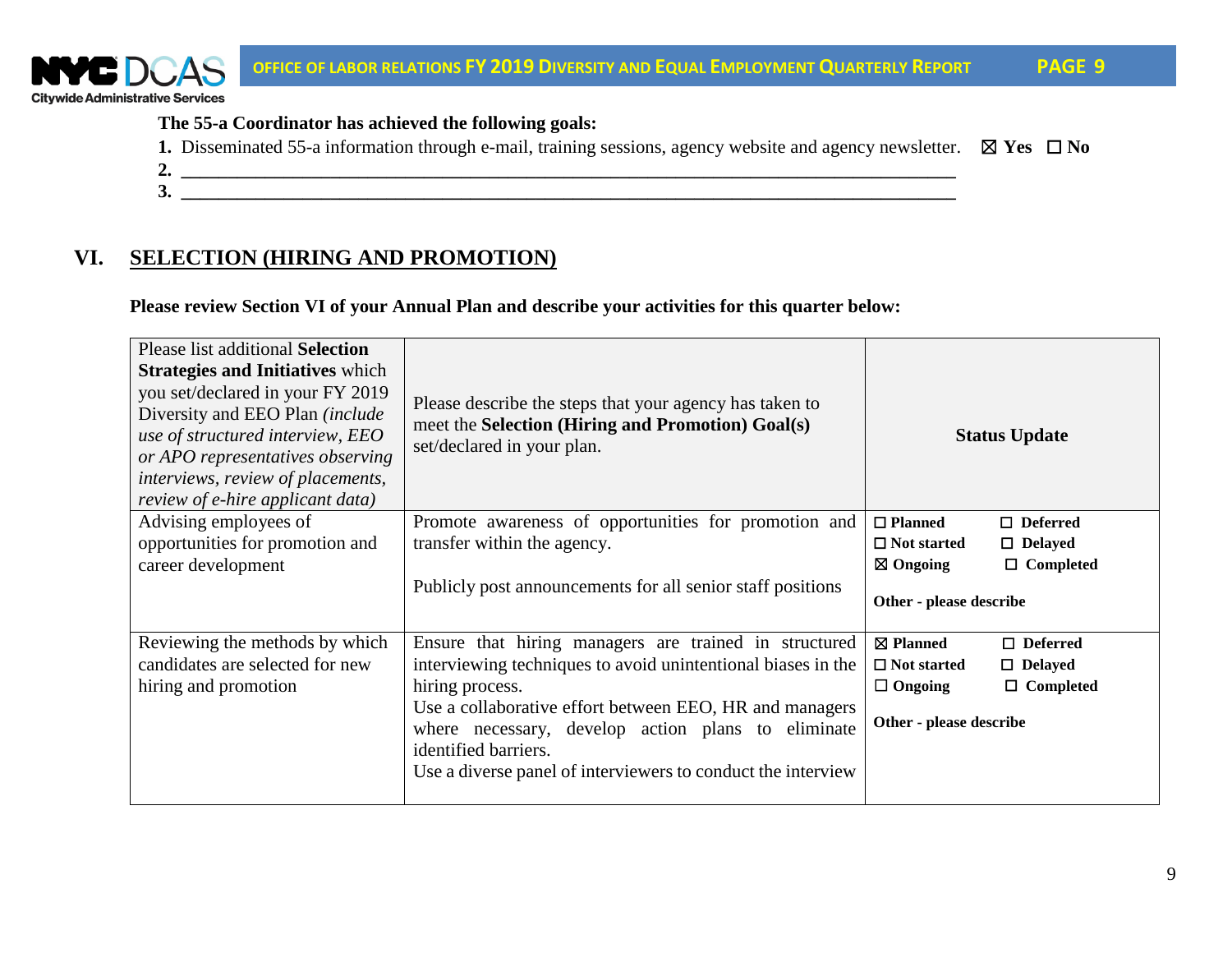| Increasing the positions filled<br>through civil service lists           | Explain the civil service process to staff and what it means<br>to become a permanent civil servant.<br>Provide technical assistance in filing for upcoming civil<br>service exams. | $\Box$ Planned<br>$\Box$ Not started<br>$\boxtimes$ Ongoing<br>Other - please describe | $\Box$ Deferred<br>$\Box$ Delayed<br>$\Box$ Completed |
|--------------------------------------------------------------------------|-------------------------------------------------------------------------------------------------------------------------------------------------------------------------------------|----------------------------------------------------------------------------------------|-------------------------------------------------------|
| Analyzing the impact of layoffs or<br>terminations on racial, gender and |                                                                                                                                                                                     | $\boxtimes$ Planned<br>$\Box$ Not started                                              | $\Box$ Deferred<br>$\Box$ Delayed                     |
| age groups                                                               |                                                                                                                                                                                     | $\Box$ Ongoing                                                                         | $\Box$ Completed                                      |
|                                                                          |                                                                                                                                                                                     | Other - please describe                                                                |                                                       |
| Other:                                                                   |                                                                                                                                                                                     | $\Box$ Planned                                                                         | $\Box$ Deferred                                       |
|                                                                          |                                                                                                                                                                                     | $\Box$ Not started                                                                     | $\Box$ Delayed                                        |
|                                                                          |                                                                                                                                                                                     | $\Box$ Ongoing                                                                         | $\Box$ Completed                                      |
|                                                                          |                                                                                                                                                                                     | Other - please describe                                                                |                                                       |

## **VII. TRAINING**

*Please provide your training information in the "DIVERSITY AND EEO TRAINING SUMMARY" attached.*

## **VIII. REASONABLE ACCOMMODATION**

**Please report your reasonable accommodation requests for this quarter and their disposition in the DCAS Citywide Complaint/Reasonable Accommodation Tracking System by logging into your CICS Account at: <https://mspwva-dcslnx01.csc.nycnet/Login.aspx>**

# **IX. COMPLIANCE AND IMPLEMENTATION OF REQUIREMENTS UNDER EXECUTIVE ORDERS AND**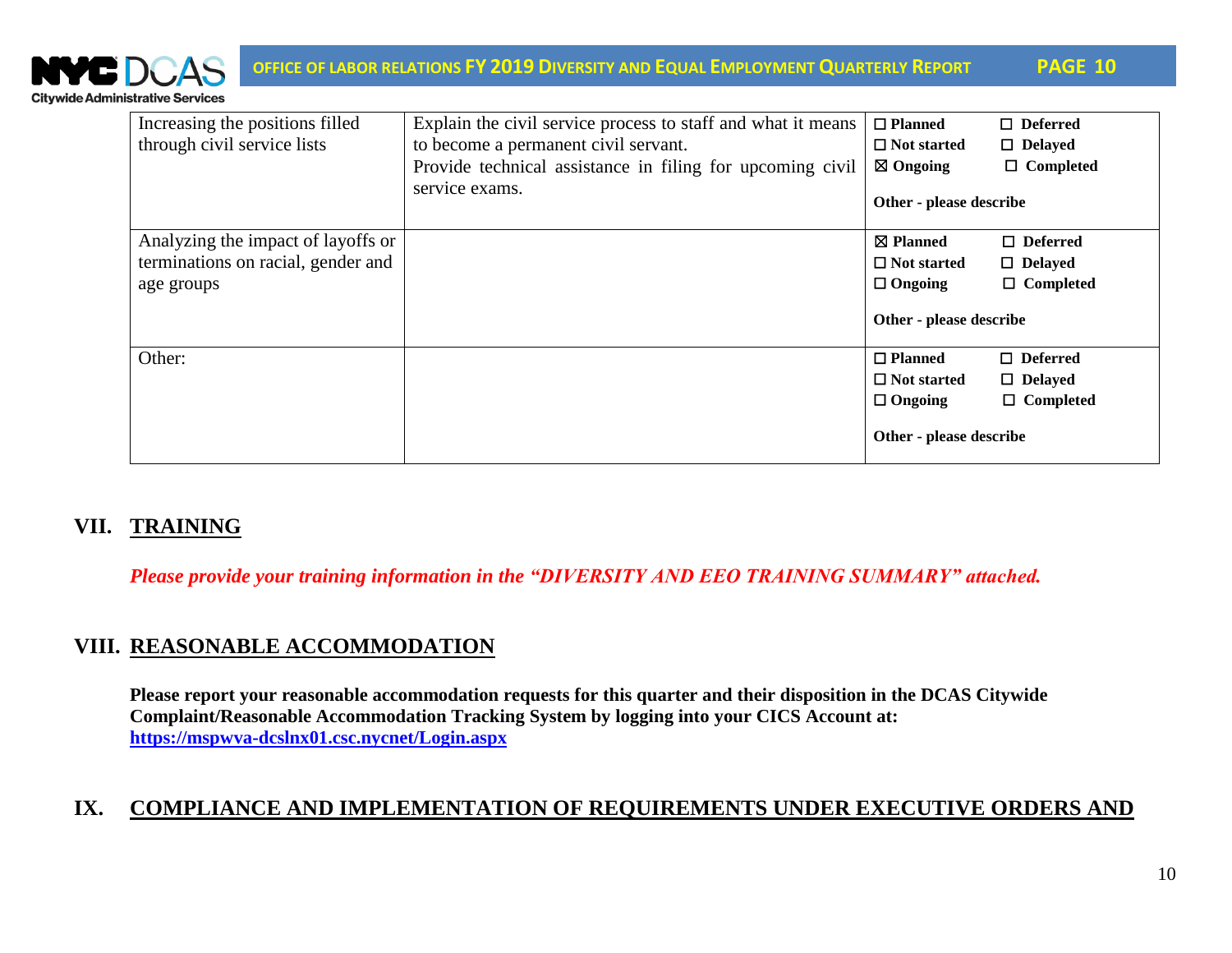

## **LOCAL LAWS**

## **A. EXECUTIVE ORDER 16: TRAINING ON TRANSGENDER DIVERSITY AND INCLUSION**

*Please provide E.O. 16 Training Information in the "DIVERSITY AND EEO TRAINING SUMMARY" attached.*

#### B. EXECUTIVE ORDER 21: PROHIBITION ON INQUIRY REGARDING JOB APPLICANT'S PAY HISTORY

☒ **The agency has reviewed its practices (including application and interview forms) with regards to prohibition on inquiry regarding pay history. All personnel involved in job interviews is required to go through structured interview training.**

#### **C. LOCAL LAW 92: ANNUAL SEXUAL HARASSMENT PREVENTION TRAINING**

*Please provide Sexual Harassment Prevention Training Information in the "DIVERSITY AND EEO TRAINING SUMMARY" attached.*

### **D. LOCAL LAW 93: RISK ASSESSMENT SURVEY**

**Please provide a short description of planning and implementation of strategies aimed to reduce/minimize the risk of sexual harassment in your agency.** 

*Within the timeframe provided in your Annual Plan, provide any progress on the following, and if none write N/A:*

*Risk 1: Homogenous Workplace: \_ The agency continues to ensure that its employees receive similar job assignments, training opportunities regardless of their age, gender, and race/ethnicity.* 

*Risk 2: Cultural and Language Differences in the Workplace: The Office of Labor Relations does not have worksites/units that contain significant "blocs" of employees from different cultures. All OLR employees have basic English proficiency.* 

*\_\_\_\_\_\_\_\_\_\_\_\_\_\_\_\_\_\_\_\_\_\_\_\_\_\_\_\_\_\_\_\_\_\_\_\_\_\_\_\_\_\_\_\_\_\_\_\_\_\_\_\_\_\_\_\_\_\_\_\_\_\_\_\_\_\_\_\_\_\_\_\_\_\_\_\_\_\_\_\_\_\_\_\_\_\_\_\_\_\_\_\_\_\_\_\_\_\_\_\_\_\_\_\_\_\_\_ \_\_\_\_\_\_\_\_\_\_\_\_\_\_\_\_\_\_\_\_\_\_\_\_\_\_\_\_\_\_\_\_\_\_\_\_\_\_\_\_\_\_\_\_\_\_\_\_\_\_\_\_\_\_\_\_\_\_\_\_\_\_\_\_\_\_\_\_\_\_\_\_\_\_\_\_\_\_\_\_\_\_\_\_\_\_\_\_\_\_\_\_\_\_\_\_\_\_\_\_\_\_\_\_\_\_*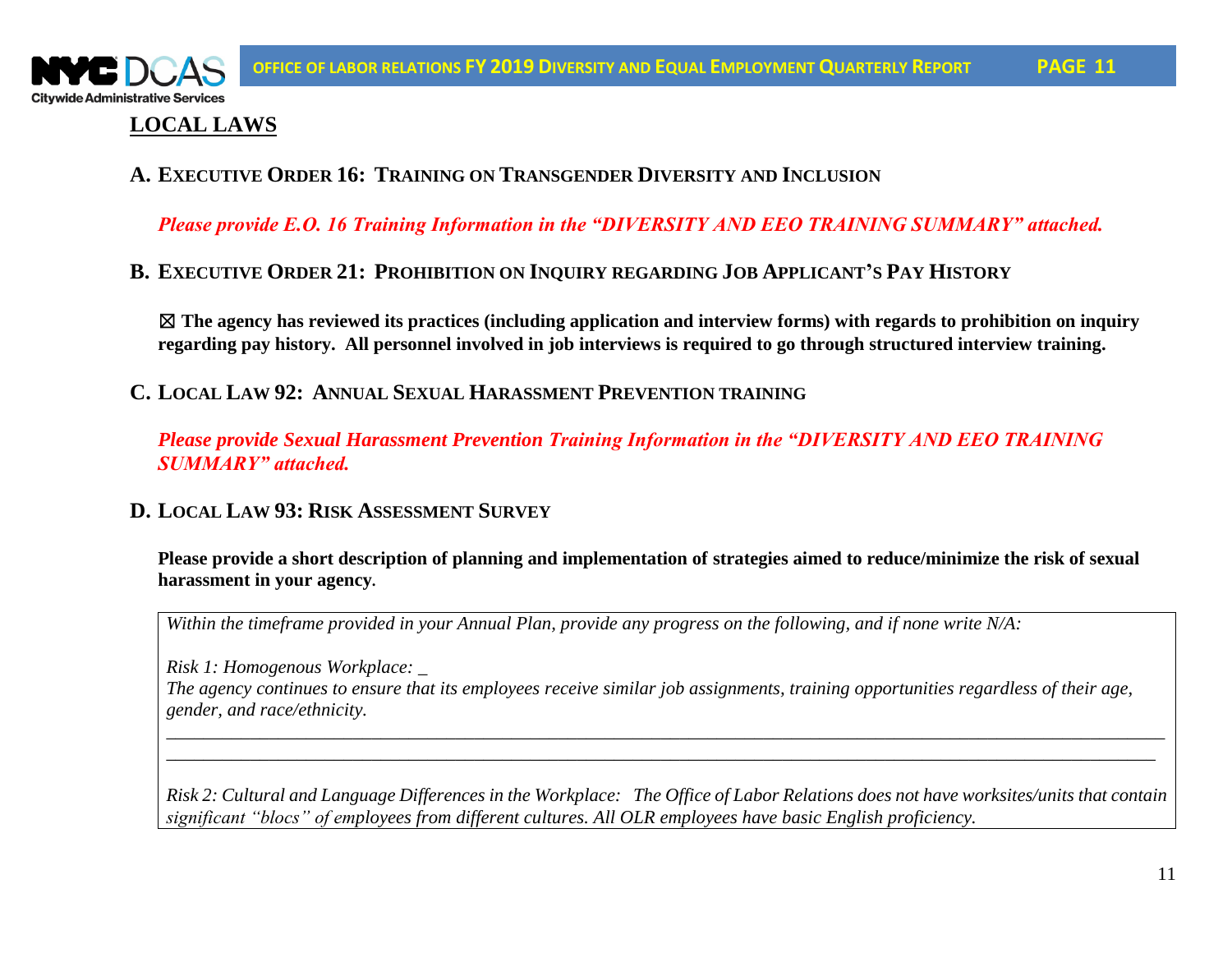

| should they encounter an issue        | Policies are well publicized to all new and existing staff to ensure that they are aware of their rights and the recourse they have |
|---------------------------------------|-------------------------------------------------------------------------------------------------------------------------------------|
|                                       | Risk 3: Workplaces with Significant Power Disparities: N/A                                                                          |
| Risk 4: Isolated Workplaces: N/A      |                                                                                                                                     |
| Risk 5: Decentralized Workplaces: N/A |                                                                                                                                     |
|                                       |                                                                                                                                     |

## **E. LOCAL LAW 97: ANNUAL SEXUAL HARASSMENT REPORTING**

- ☒ The agency has entered the sexual harassment Complaint Data in the DCAS Citywide Complaint Tracking System and update the information as they occur.
- ☒ The agency has entered **all types of complaints** in the Complaint Data in the DCAS Citywide Complaint Tracking System and update the information as they occur.
- $\boxtimes$  The agency ensures that complaints are closed within 90 days.

Report all complaints and reasonable accommodation requests through DCAS/CDEEO Complaint Tracking System by logging into your CICS account at: **<https://mspwva-dcslnx01.csc.nycnet/Login.aspx>**

# **F. LOCAL LAW 101: CLIMATE SURVEY**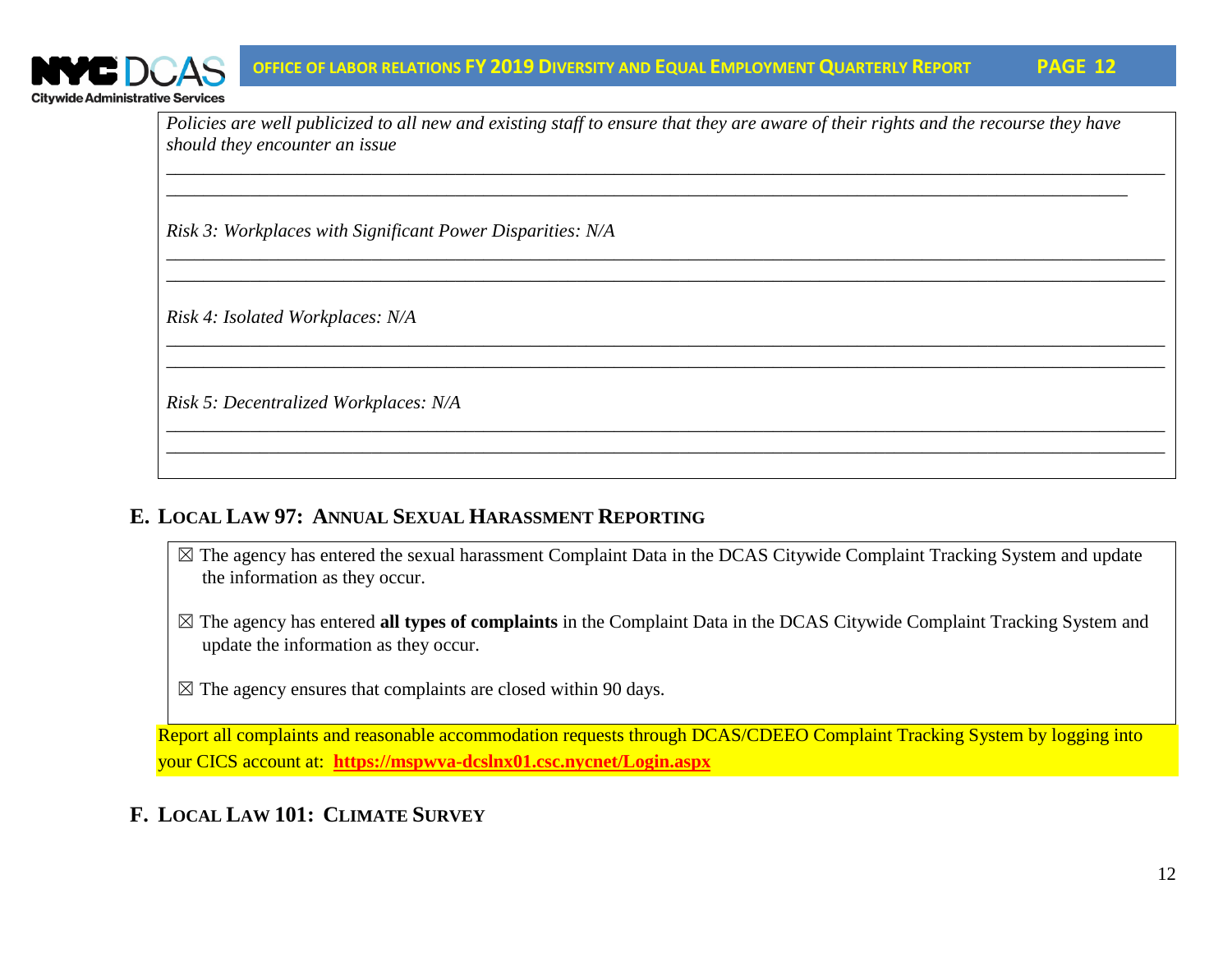

*\_\_\_\_\_\_\_\_\_\_\_\_\_\_\_\_\_\_\_\_\_\_\_\_\_\_\_\_\_\_\_\_\_\_\_\_\_\_\_\_\_\_\_\_\_\_\_\_\_\_\_\_\_\_\_\_\_\_\_\_\_\_\_\_\_\_\_\_\_\_\_\_\_\_\_\_\_\_\_\_\_\_\_\_\_\_\_\_\_\_\_\_\_\_\_\_\_\_\_\_\_\_\_\_\_\_\_*

#### **Please provide a short description of your efforts to analyze the results of climate survey in your agency.**

*\_\_\_\_\_\_\_\_\_\_\_\_\_\_\_\_\_\_\_\_\_\_\_\_\_\_\_\_\_\_\_\_\_\_\_\_\_\_\_\_\_\_\_\_\_\_\_\_\_\_\_\_\_\_\_\_\_\_\_\_\_\_\_\_\_\_\_\_\_\_\_\_\_\_\_\_\_\_\_\_\_\_\_\_\_\_\_\_\_\_\_\_\_\_\_\_\_\_\_\_\_\_\_\_\_\_\_*

*Describe any follow-up measures taken to address the results of the climate survey:*

#### **X. AUDITS AND CORRECTIVE MEASURES**

Please choose the statement that applies to your agency.

☒ The agency is NOT involved in an audit conducted by NYC EEPC or another governmental agency specific to our EEO practices.

 $\Box$  The agency is involved in an audit; please specify who is conducting the audit:  $\Box$ 

☐ Attach or list below audit recommendations.

 $\Box$  The agency has submitted or will submit to OCEI an amendment letter, which shall amend the agency plan for FY 2019.

#### **XI. AGENCY COMMENTS ON FY 2019 ANNUAL D&EEO PLAN TEMPLATE [OPTIONAL]**

**Please provide your comments and suggestions for improvement of the Annual D&EEO Plan template for FY 2020. You may also send your comments and suggestions directly to** [ocei@dcas.nyc.gov](mailto:ocei@dcas.nyc.gov)**. Thank you for your thoughts!**

*\_\_\_\_\_\_\_\_\_\_\_\_\_\_\_\_\_\_\_\_\_\_\_\_\_\_\_\_\_\_\_\_\_\_\_\_\_\_\_\_\_\_\_\_\_\_\_\_\_\_\_\_\_\_\_\_\_\_\_\_\_\_\_\_\_\_\_\_\_\_\_\_\_\_\_\_\_\_\_\_\_\_\_\_\_\_\_\_\_\_\_\_\_\_\_\_\_\_\_\_\_\_\_\_\_\_\_ \_\_\_\_\_\_\_\_\_\_\_\_\_\_\_\_\_\_\_\_\_\_\_\_\_\_\_\_\_\_\_\_\_\_\_\_\_\_\_\_\_\_\_\_\_\_\_\_\_\_\_\_\_\_\_\_\_\_\_\_\_\_\_\_\_\_\_\_\_\_\_\_\_\_\_\_\_\_\_\_\_\_\_\_\_\_\_\_\_\_\_\_\_\_\_\_\_\_\_\_\_\_\_\_\_\_\_ \_\_\_\_\_\_\_\_\_\_\_\_\_\_\_\_\_\_\_\_\_\_\_\_\_\_\_\_\_\_\_\_\_\_\_\_\_\_\_\_\_\_\_\_\_\_\_\_\_\_\_\_\_\_\_\_\_\_\_\_\_\_\_\_\_\_\_\_\_\_\_\_\_\_\_\_\_\_\_\_\_\_\_\_\_\_\_\_\_\_\_\_\_\_\_\_\_\_\_\_\_\_\_\_\_\_\_ \_\_\_\_\_\_\_\_\_\_\_\_\_\_\_\_\_\_\_\_\_\_\_\_\_\_\_\_\_\_\_\_\_\_\_\_\_\_\_\_\_\_\_\_\_\_\_\_\_\_\_\_\_\_\_\_\_\_\_\_\_\_\_\_\_\_\_\_\_\_\_\_\_\_\_\_\_\_\_\_\_\_\_\_\_\_\_\_\_\_\_\_\_\_\_\_\_\_\_\_\_\_\_\_\_\_\_*

*Describe sections of the plan that you believe should be modified. Please include reasons why you think changes are needed. Are there sections or issues that should be added? Are there sections or questions that may be omitted altogether? Why? Did you find preparing your agency's annual plan easier with the new template used for FY 2019 than before?*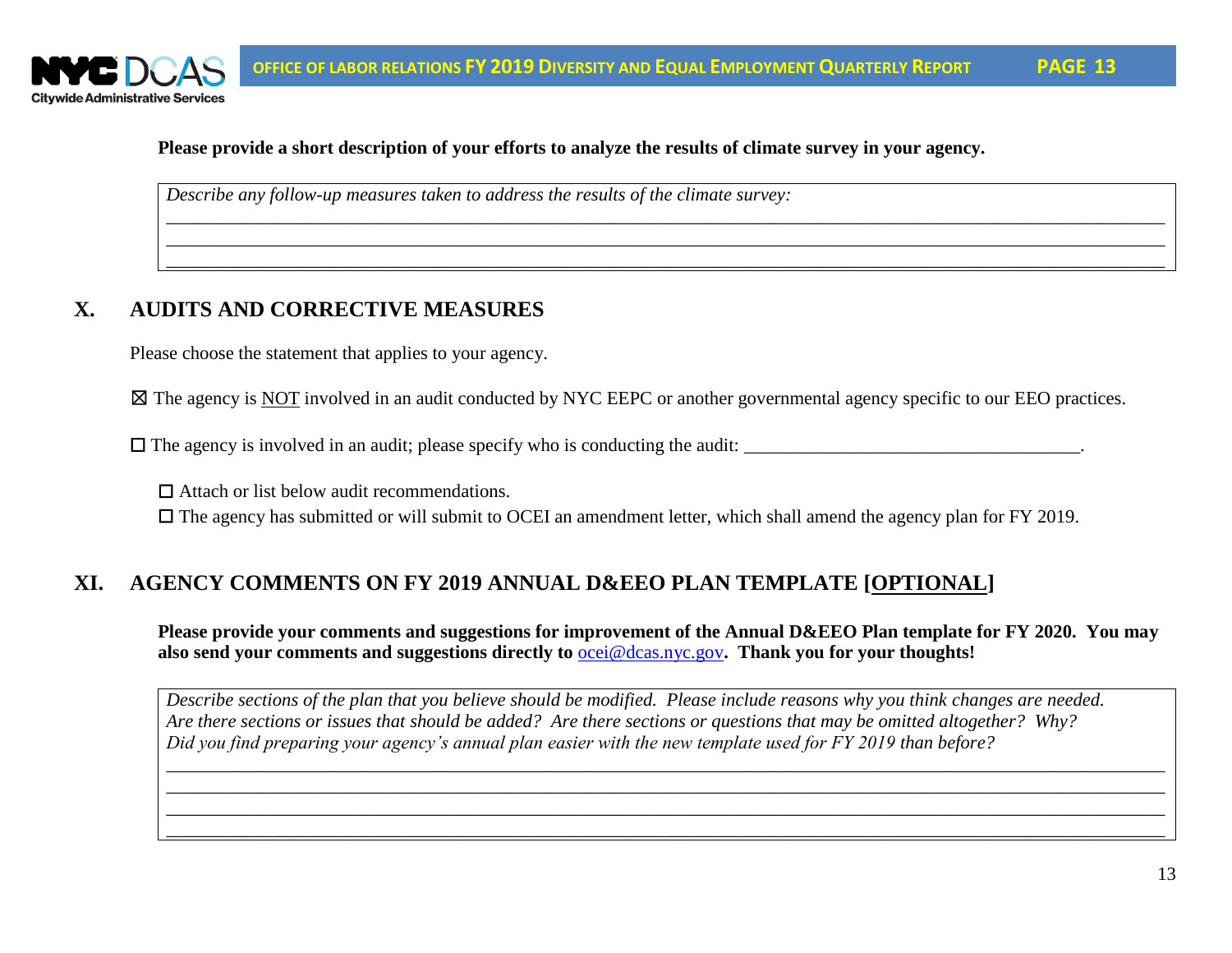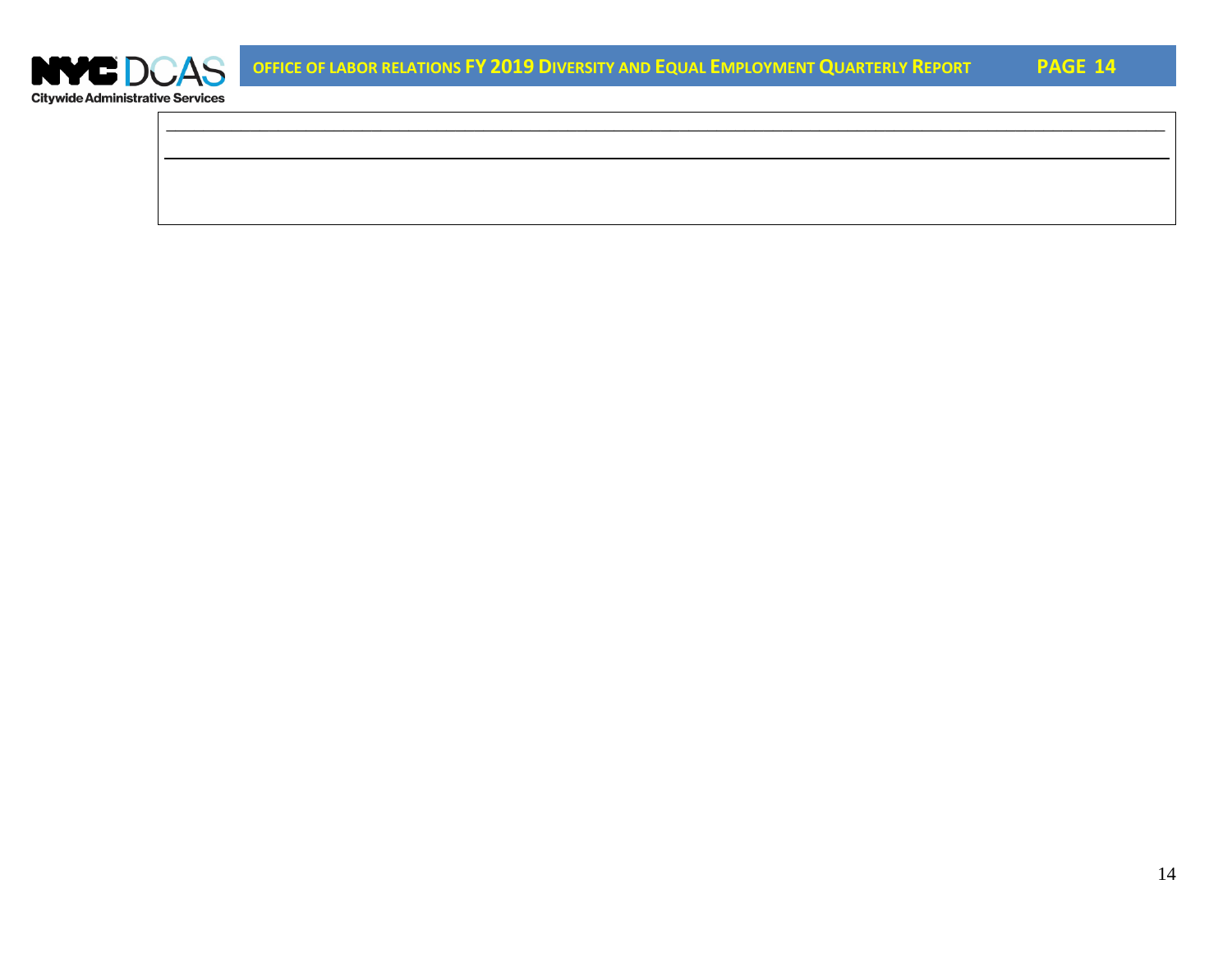# **APPENDIX: [AGENCY NAME] EEO PERSONNEL DETAILS**

#### **EEO PERSONNEL FOR \_\_\_\_ QUARTER, FISCAL YEAR 2019**

#### **A. PERSONNEL CHANGES**

| <b>Personnel Changes this Quarter:</b><br>⊠<br><b>No Changes</b>                                                                   |                                                                                                                                              |  | <b>Number of Additions:</b>                                         |                                                                  | <b>Number of Deletions:</b>                                         |                                                                  |
|------------------------------------------------------------------------------------------------------------------------------------|----------------------------------------------------------------------------------------------------------------------------------------------|--|---------------------------------------------------------------------|------------------------------------------------------------------|---------------------------------------------------------------------|------------------------------------------------------------------|
| <b>Employee's Name</b>                                                                                                             |                                                                                                                                              |  |                                                                     |                                                                  |                                                                     |                                                                  |
| <b>Nature of change</b>                                                                                                            | $\Box$ Addition<br>$\Box$ Deletion                                                                                                           |  | $\Box$ Addition                                                     | $\Box$ Deletion                                                  | $\Box$ Addition                                                     | $\Box$ Deletion                                                  |
| <b>Start/Termination date of EEO</b><br><b>Function</b>                                                                            | <b>Start Date:</b><br><b>OR</b><br><b>Termination Date:</b>                                                                                  |  | <b>Start Date:</b><br><b>OR</b><br><b>Termination Date:</b>         |                                                                  | <b>Start Date:</b><br><b>OR</b><br><b>Termination Date:</b>         |                                                                  |
| NOTE: Please attach CV/Resume of new staff to this report                                                                          |                                                                                                                                              |  |                                                                     |                                                                  |                                                                     |                                                                  |
| <b>For Current EEO Professionals:</b>                                                                                              |                                                                                                                                              |  |                                                                     |                                                                  |                                                                     |                                                                  |
| <b>Title</b>                                                                                                                       | Andrea Beach                                                                                                                                 |  | Roseann Bucchino                                                    |                                                                  | Sang Hong                                                           |                                                                  |
| <b>EEO</b> Function                                                                                                                | ⊠ EEO Officer<br>$\Box$ EEO Counselor<br>$\Box$ EEO Trainer<br>$\Box$ EEO Investigator<br>$\Box$ 55-a Coordinator<br>$\Box$ Other: (specify) |  | $\Box$ EEO Officer<br>$\Box$ EEO Trainer<br>$\Box$ 55-a Coordinator | ⊠ EEO Counselor<br>⊠ EEO Investigator<br>$\Box$ Other: (specify) | $\Box$ EEO Officer<br>$\Box$ EEO Trainer<br>$\Box$ 55-a Coordinator | ⊠ EEO Counselor<br>⊠ EEO Investigator<br>$\Box$ Other: (specify) |
| <b>Proportion of Time Spent on</b><br><b>EEO</b> Duties                                                                            | $\Box$ 100%<br>$\boxtimes$ Other: (specify 20%):                                                                                             |  | $\Box$ 100%                                                         | $\boxtimes$ Other: (specify 10%):                                | $\Box$ 100%                                                         | $\boxtimes$ Other: (specify 10%):                                |
| <b>Attended EEO Professional</b><br><b>On-Boarding at DCAS</b>                                                                     | ⊠ Yes<br>$\square$ No                                                                                                                        |  | ⊠<br>Yes                                                            | $\square$ No                                                     | $\boxtimes$ Yes                                                     | $\square$ No                                                     |
| <b>Completed Trainings:</b><br>EEO<br>Diversity & Inclusion<br>lgbTq: The Power of Inclusion<br><b>Structured Interviewing and</b> | Yes<br>□<br>N <sub>0</sub><br>⊠<br>Yes<br>$\Box$<br>⊠<br>N <sub>0</sub><br>⊠<br>Yes<br>$\square$ No                                          |  | ⊠<br>Yes<br>⊠<br>Yes<br>$\boxtimes$ Yes                             | $\Box$<br><b>No</b><br>$\square$ No<br>$\square$ No              | ⊠<br>Yes<br>$\boxtimes$ Yes<br>$\boxtimes$ Yes                      | $\square$ No<br>$\square$ No<br>$\Box$ No                        |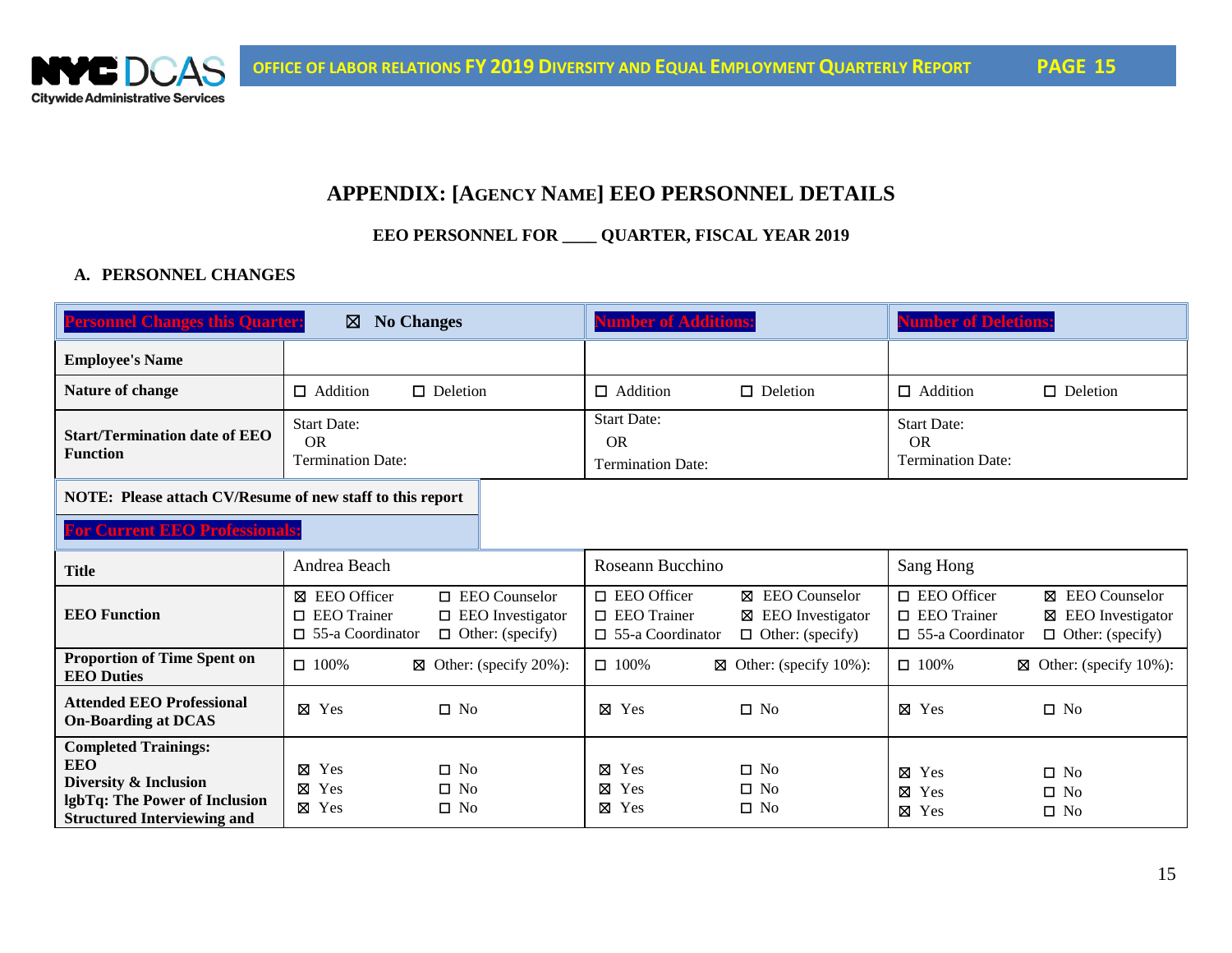

**Citywide Administrative Services** 

| <b>Unconscious Bias</b><br><b>Sexual Harassment Prevention</b> | ⊠<br>Yes<br>⊠<br>Yes       | -<br>No<br>ᅳ<br>No<br>- | ⊠<br>Yes<br>Ø<br>Yes | $\square$ No<br>$\neg$ No        | Ø<br>Yes<br>⊠<br>Yes             | $\square$ No<br>$\neg$ No |
|----------------------------------------------------------------|----------------------------|-------------------------|----------------------|----------------------------------|----------------------------------|---------------------------|
| <b>Training Source(s):</b>                                     | ⊠<br><b>DCAS</b><br>—<br>┙ | Other<br>□<br>Agency    | ⊠<br><b>DCAS</b>     | Other<br>–<br><b>Agency</b><br>ᆸ | ⊠<br>$D^{\alpha}$<br><b>DCAS</b> | Other<br>Agency<br>▃      |

#### **B. CONTACT INFORMATION (Please list ALL current EEO professionals)**

| DIVERSITY AND EEO STAFFING IN [AGENCY NAME] AS OF QUARTER (X) FY 2019 *                                                                                                         |                            |                                           |                                                                        |                                        |             |  |  |
|---------------------------------------------------------------------------------------------------------------------------------------------------------------------------------|----------------------------|-------------------------------------------|------------------------------------------------------------------------|----------------------------------------|-------------|--|--|
| <b>Name</b>                                                                                                                                                                     | <b>Civil Service Title</b> | <b>EEO\Diversity Role</b>                 | % of Time Devoted to<br><b>EEO &amp; Diversity</b><br><b>Functions</b> | <b>Office E-mail</b><br><b>Address</b> | Telephone # |  |  |
| Andrea Beach                                                                                                                                                                    |                            | <b>EEO Officer/Director</b>               | 100%                                                                   | abeach@olr.nyc.gov                     |             |  |  |
| Andrea Beach                                                                                                                                                                    |                            | Deputy EEO Officer                        | 100%                                                                   |                                        |             |  |  |
| Andrea Beach                                                                                                                                                                    |                            | <b>ADA</b> Coordinator                    |                                                                        |                                        |             |  |  |
|                                                                                                                                                                                 |                            | <b>Disability Rights</b><br>Coordinator   |                                                                        |                                        |             |  |  |
|                                                                                                                                                                                 |                            | <b>Disability Services</b><br>Facilitator |                                                                        |                                        |             |  |  |
| Andrea Beach                                                                                                                                                                    |                            | 55-a Coordinator                          |                                                                        |                                        |             |  |  |
| Andrea Beach                                                                                                                                                                    |                            | <b>Career Counselor</b>                   |                                                                        |                                        |             |  |  |
| Roseann Bucchino                                                                                                                                                                | <b>PAA</b>                 | <b>EEO</b><br>Counselor/Investigator      | 10%                                                                    | rbucchin@olr.nyc.go<br>V               |             |  |  |
|                                                                                                                                                                                 |                            | <b>EEO</b> Investigator                   |                                                                        |                                        |             |  |  |
| <b>Sang Hong</b>                                                                                                                                                                | Admin. Manager             | EEO<br>Counselor/Investigator             | 10%                                                                    | shong@olr.nyc.gov                      |             |  |  |
|                                                                                                                                                                                 |                            | Investigator/Trainer                      |                                                                        |                                        |             |  |  |
|                                                                                                                                                                                 |                            | <b>EEO Training Liaison</b>               |                                                                        |                                        |             |  |  |
|                                                                                                                                                                                 |                            |                                           |                                                                        |                                        |             |  |  |
|                                                                                                                                                                                 |                            |                                           |                                                                        |                                        |             |  |  |
| * Please insert additional entries as needed. Title refers to the civil service title. If there is an EEO\Diversity role that your staff performs that is not on the list above |                            |                                           |                                                                        |                                        |             |  |  |